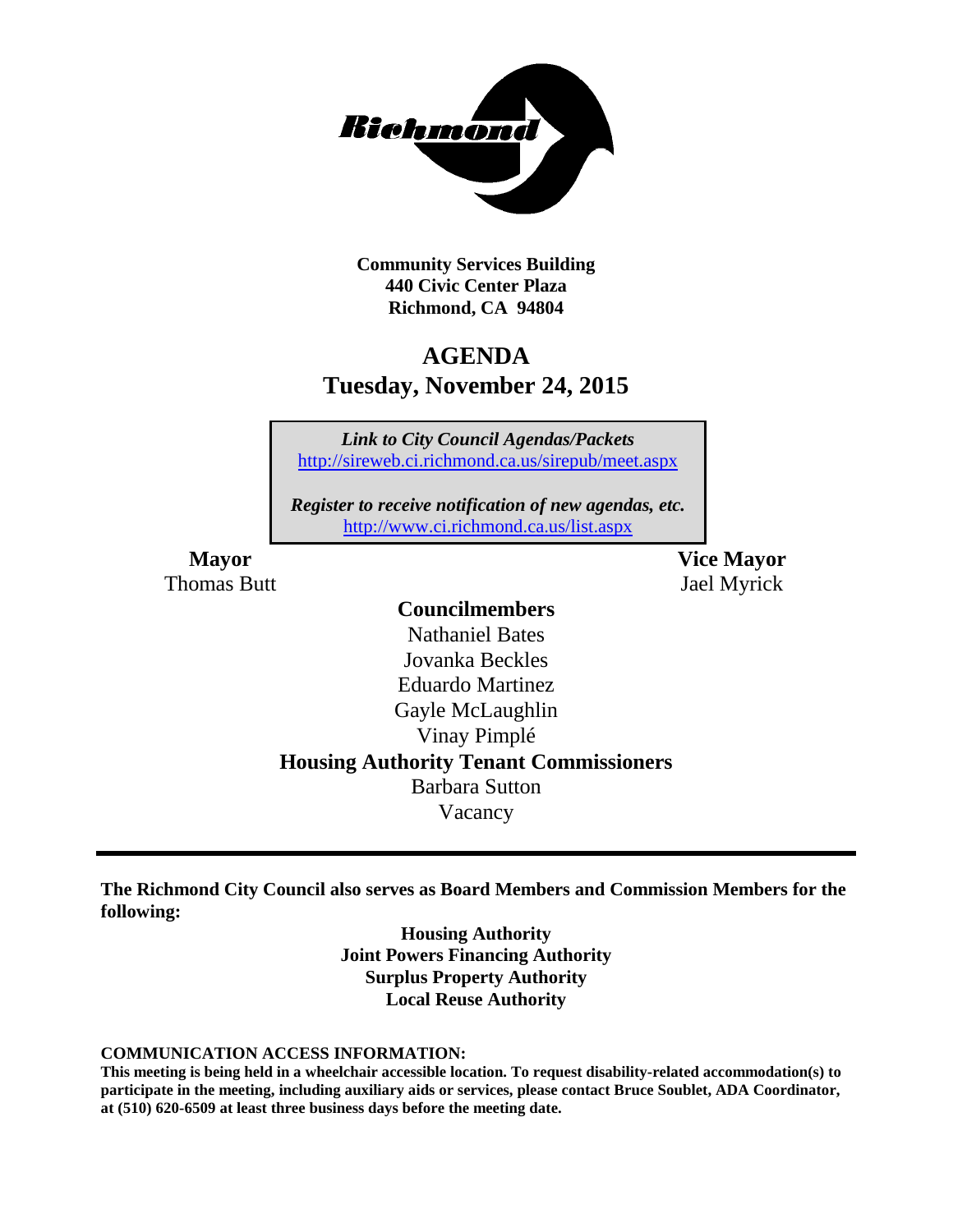# **MEETING PROCEDURES**

The City of Richmond encourages community participation at its City Council meetings and has established procedures that are intended to accommodate public input in a timely and time-sensitive way. As a courtesy to all members of the public who wish to participate in City Council meetings, please observe the following procedures:

**PUBLIC COMMENT ON AGENDA ITEMS:** Anyone who desires to address the City Council on items appearing on the agenda must complete and file a pink speaker's card with the City Clerk **prior** to the City Council's consideration of the item. Once the City Clerk has announced the item, no person shall be permitted to speak on the item other than those persons who have submitted their names to the City Clerk. Your name will be called when the item is announced for discussion. **Each speaker will be allowed TWO (2) MINUTES to address the City Council on NON-PUBLIC HEARING items listed on the agenda.**

**OPEN FORUM FOR PUBLIC COMMENT:** Individuals who would like to address the City Council on matters not listed on the agenda or on items remaining on the consent calendar may do so under Open Forum. All speakers must complete and file a pink speaker's card with the City Clerk **prior** to the commencement of Open Forum. The amount of time allotted to individual speakers shall be determined based on the number of persons requesting to speak during this item. **The time allocation for each speaker will be as follows:** 15 or fewer speakers, a maximum of 2 minutes; 16 to 24 speakers, a maximum of 1 and one-half minutes; and 25 or more speakers, a maximum of 1 minute.

#### **SPEAKERS ARE REQUESTED TO OCCUPY THE RESERVED SEATS IN THE FRONT ROW BEHIND THE SPEAKER'S PODIUM AS THEIR NAME IS ANNOUNCED BY THE CITY CLERK.**

**CONSENT CALENDAR:** Consent Calendar items are considered routine and will be enacted, approved or adopted by one motion unless a request for removal for discussion or explanation is received from the audience or the City Council. A member of the audience requesting to remove an item from the Consent Calendar must first complete a speaker's card and discuss the item with a City staff person who has knowledge of the subject material, prior to filing the card with the City Clerk and **prior** to the City Council's consideration of Agenda Review. An item removed from the Consent Calendar may be placed anywhere on the agenda following the City Council's agenda review.

**CONDUCT AT MEETINGS:** Richmond City Council meetings are limited public forums during which the City strives to provide an open, safe atmosphere and promote robust public debate. Members of the public, however, must comply with state law, as well as the City's laws and procedures and may not actually disrupt the orderly conduct of these meetings. The public, for example, may not shout or use amplifying devices, must submit comment cards and speak during their allotted time, may not create a physical disturbance, may not speak on matters unrelated to issues within the jurisdiction of the City Council or the agenda item at hand, and may not cause immediate threats to public safety.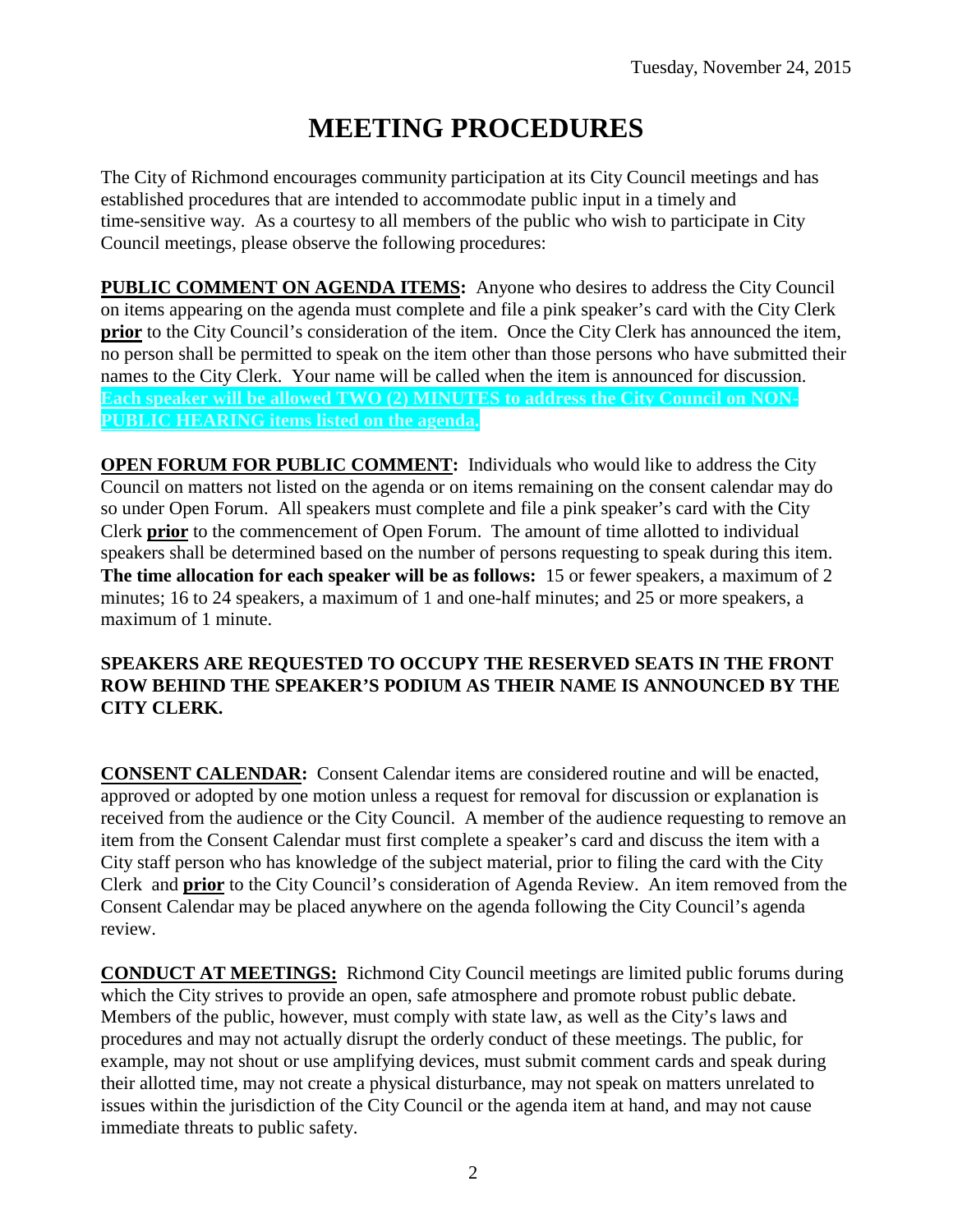**CITY HARASSMENT POLICY:** The City invites public comment and critique about its operations, including comment about the performance of its public officials and employees, at the public meetings of the City Council and boards and commissions. However, discriminatory or harassing comments about or in the presence of City employees, even comments by third parties, may create a hostile work environment, if severe or pervasive. The City prohibits harassment against an applicant, employee, or contractor on the basis of race, religious creed, color, national origin, ancestry, physical disability, medical condition, mental disability, marital status, sex (including pregnancy, childbirth, and related medical conditions), sexual orientation, gender identity, age or veteran status, or any other characteristic protected by federal, state or local law. In order to acknowledge the public's right to comment on City operations at public meetings, which could include comments that violate the City's harassment policy if such comments do not cause an actual disruption under the Council Rules and Procedures, while taking reasonable steps to protect City employees from discrimination and harassment, City Boards and Commissions shall adhere to the following procedures. If any person makes a harassing remark at a public meeting that violates the above City policy prohibiting harassment, the presiding officer of the meeting may, at the conclusion of the speaker's remarks and allotted time: (a) remind the public that the City's Policy Regarding Harassment of its Employees is contained in the written posted agenda; and (b) state that comments in violation of City policy are not condoned by the City and will play no role in City decisions. If any person makes a harassing remark at a public meeting that violates the above City policy, any City employee in the room who is offended by remarks violating the City's policy is excused from attendance at the meeting. No City employee is compelled to remain in attendance where it appears likely that speakers will make further harassing comments. If an employee leaves a City meeting for this reason, the presiding officer may send a designee to notify any offended employee who has left the meeting when those comments are likely concluded so that the employee may return to the meeting. The presiding officer may remind an employee or any council or board or commission member that he or she may leave the meeting if a remark violating the City's harassment policy is made. These procedures supplement the Council Rules and Procedures relating to disruption of orderly conduct at Council meetings.

Any law enforcement officer on duty or whose service is commanded by the presiding officer shall be Sergeant-at-Arms of the Council meetings. He/she, or they, shall carry out all orders and instructions given by the presiding officer for the purpose of maintaining order and decorum at the Council meetings (City Council Rules of Procedure and Order Section III F, RMC Section 2.12.030).

**\*\*\*\*\*\*\*\*\*\*\*\*\*\*\*\*\*\*\*\*\*\*\*\*\*\*\*\*\*\*\*\*\*\*\*\*\*\*\*\*\*\*\*\*\*\*\*\*\*\*\*\*\*\*\*\*\*\***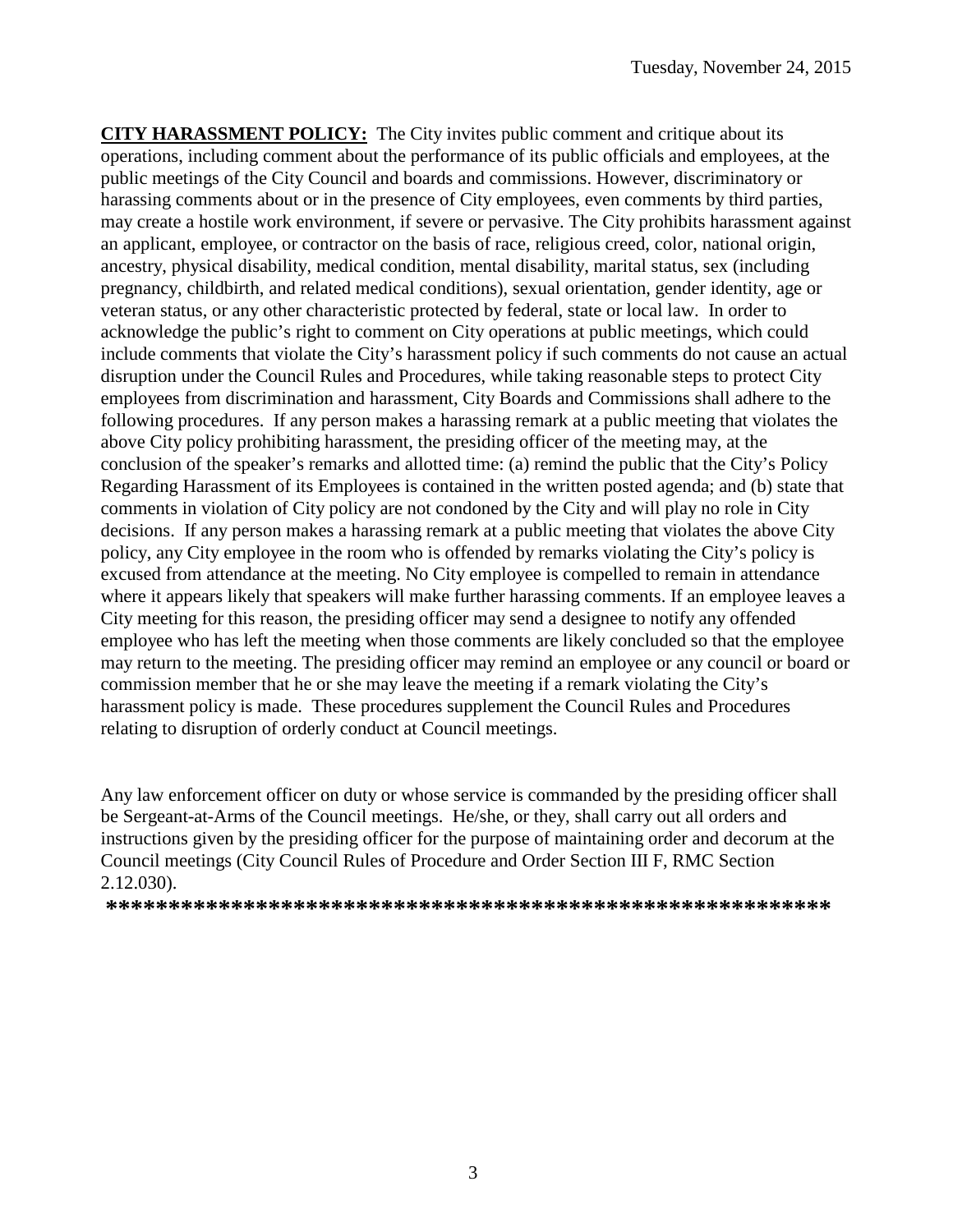# **OPEN SESSION TO HEAR PUBLIC COMMENT ON CLOSED SESSION ITEMS**

5:30 p.m.

- **A. ROLL CALL**
- **B. PUBLIC COMMENT**

#### **C. ADJOURN TO CLOSED SESSION**

### **CLOSED SESSION**

Shimada Room of the Community Services Building

#### **A. CITY COUNCIL**

**A-1.** LIABILITY CLAIMS -(Government Code Section 54956.9):

Mikell vs. City of Richmond

Reilly vs. City of Richmond

**A-2.** CONFERENCE WITH LEGAL COUNSEL - EXISTING LITIGATION (Subdivision [a] of Government Code Section 54956.9):

Affordable Housing Land Consultants, LLC vs. City of Richmond

Texas vs. United States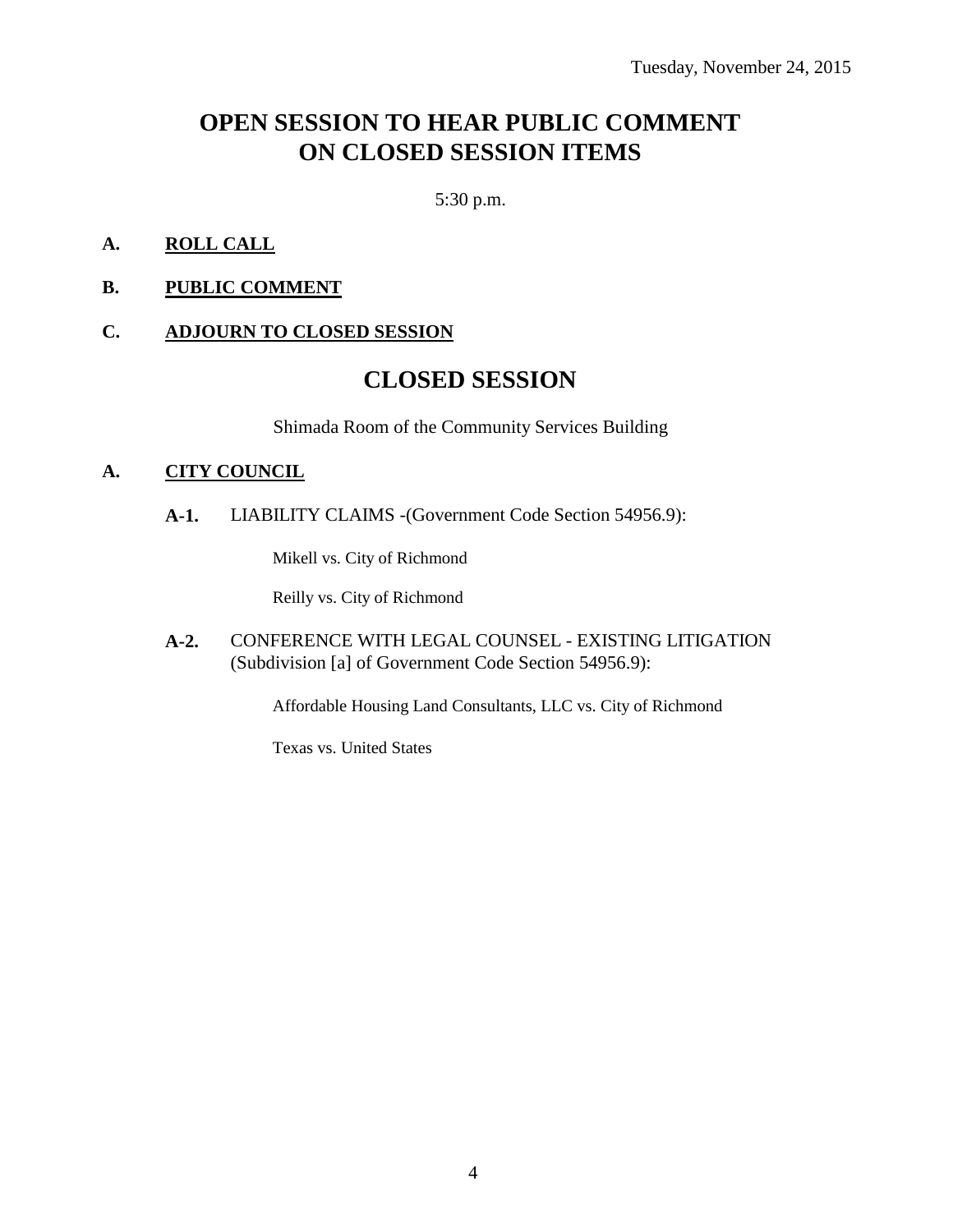## **REGULAR MEETING OF THE RICHMOND CITY COUNCIL**

6:30 p.m.

#### **A. PLEDGE TO THE FLAG**

- **B. ROLL CALL**
- **C. STATEMENT OF CONFLICT OF INTEREST**
- **D. AGENDA REVIEW**

#### **E. PRESENTATIONS, PROCLAMATIONS, AND COMMENDATIONS**

- **E-1.** PROCLAMATION declaring December 1, 2015, as World AIDS Day in the City of Richmond - Mayor Tom Butt (620-6503).
- **E-2.** PROCLAMATION declaring Saturday, November 28, 2015, as Small Business Saturday in the City of Richmond - Mayor Tom Butt (620-6503).
- **E-3.** ANNOUNCE City of Richmond Board, Commission and Committee vacancies as of November 24, 2015, and ask that interested residents send applications to the City Clerk - Mayor Tom Butt (620-6503).

#### **F. REPORT FROM THE CITY ATTORNEY OF FINAL DECISIONS MADE DURING CLOSED SESSION**

#### **G. REPORT FROM THE CITY MANAGER**

#### **H. OPEN FORUM FOR PUBLIC COMMENT**

#### **I. CITY COUNCIL CONSENT CALENDAR**

- **I-1.** APPROVE actions to update the Police Commission: ACCEPT the resignation of Yenny Velazquez who was serving in seat #9 for a term ending November 1, 2016; DECLARE Seat #9 vacant, and DIRECT the City Clerk to post the seat's vacancy - Mayor Tom Butt (620-6503).
- **I-2.** APPROVE actions to update the Commission on Aging: APPOINT Commieolla Duncan, New Appointment, Seat # 13, Term Expiring May 19, 2017 - Mayor Tom Butt (620-6503).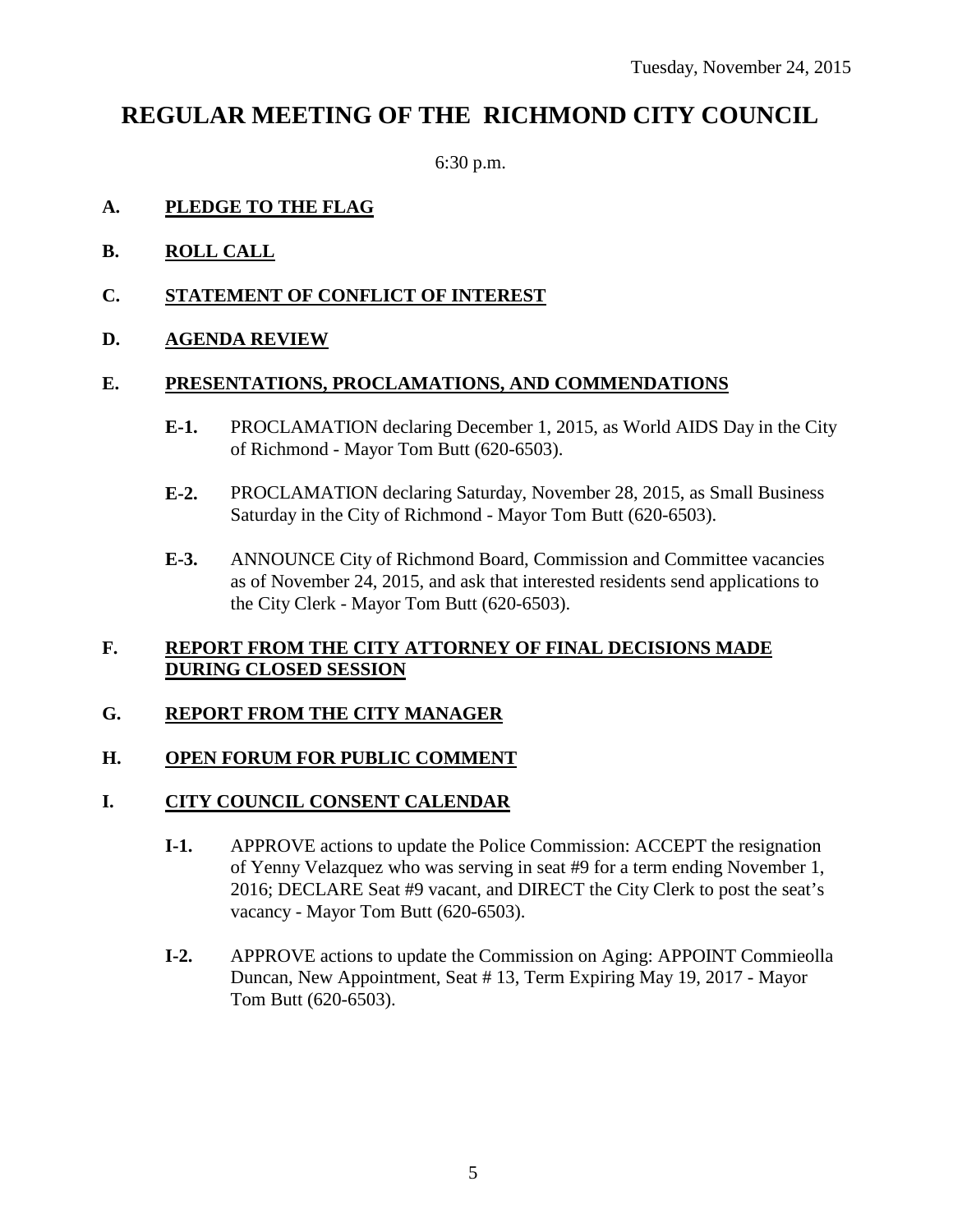- **I-3.** APPROVE actions to update the Housing Advisory Commission: APPOINT Jaycine Scott, Re-appointment, Seat #6, Term Expiring November 1, 2017; ACKNOWLEDGE the resignation of Dolores Johnson who was serving on seat #3 for a term ending November 1, 2016; DECLARE vacant Seat #3 of the Richmond Housing Advisory Commission and DIRECT the City Clerk to post the vacancy - Mayor Tom Butt (620-6503).
- **I-4.** APPROVE actions to update the Youth Council: APPOINT Raul H. Garcia, New Appointment, Seat #6, Term Expiring October 1, 2016; Stephanie Estrada, New Appointment, Seat #7, Term Expiring October 1, 2016; Aniceto Leon Jr., New Appointment, Seat #8, Term Expiring October 1, 2016; Joseph Jackson, Reappointment, Seat #9, Term Expiring October 1, 2016 - Mayor Tom Butt (620- 6503).
- **I-5.** RECEIVE the attached Certificate of Sufficiency of Initiative Petition dated November 18, 2015, indicating that the initiative petition titled "A proposed amendment to the Richmond Municipal Code requiring the city manager to publicize compensation paid to exempt city service officials and employees, obligating the City Council to set annual compensation for city exempt service officials and employees and prohibiting the City Council from compensating the city manager in excess of five times the median household income for the City" has a sufficient number of valid signatures to be submitted to the voters at a special election. There is no other action at this time - City Clerk's Office (Pamela Christian 620-6513).
- **I-6.** ADOPT a resolution authorizing the mayor to: (1) act as an alternate when both a primary and alternate member of an external or regional board, commission or committee - or as a primary member when there is no designated alternative - is unable to attend a meeting; and (2) if the mayor is unable to attend as an alternate or there is more than one temporary vacancy, authorize the mayor to appoint any City Council member as an alternate for a specific meeting - Mayor Tom Butt (620-6503).
- **I-7.** DIRECT staff to initiate a Planning Commission hearing, pursuant to RMC Article XV Chapter 15.04.990, of the Conditional Use Permit issued to Richmond Wholesale Meats at 2920 Regatta Boulevard - Mayor Tom Butt (620- 6503) and Councilmember Gayle McLaughlin (620-5431).
- **I-8.** RECEIVE three resolutions approved by the West Contra Costa Integrated Waste Management Authority and AUTHORIZE the City Manager to: (1) enter into an Indemnification Agreement with the West Contra Costa Integrated Waste Management Authority; and (2) execute any agreements necessary to facilitate the receipt of the funds subject to approval as to form by the City Attorney - City Manager's Office (Bill Lindsay 620-6512).
- **I-9.** ADOPT a resolution incorporating a No Alphabet Soup (acronyms) practice at City Council meetings - Mayor Tom Butt (620-6503).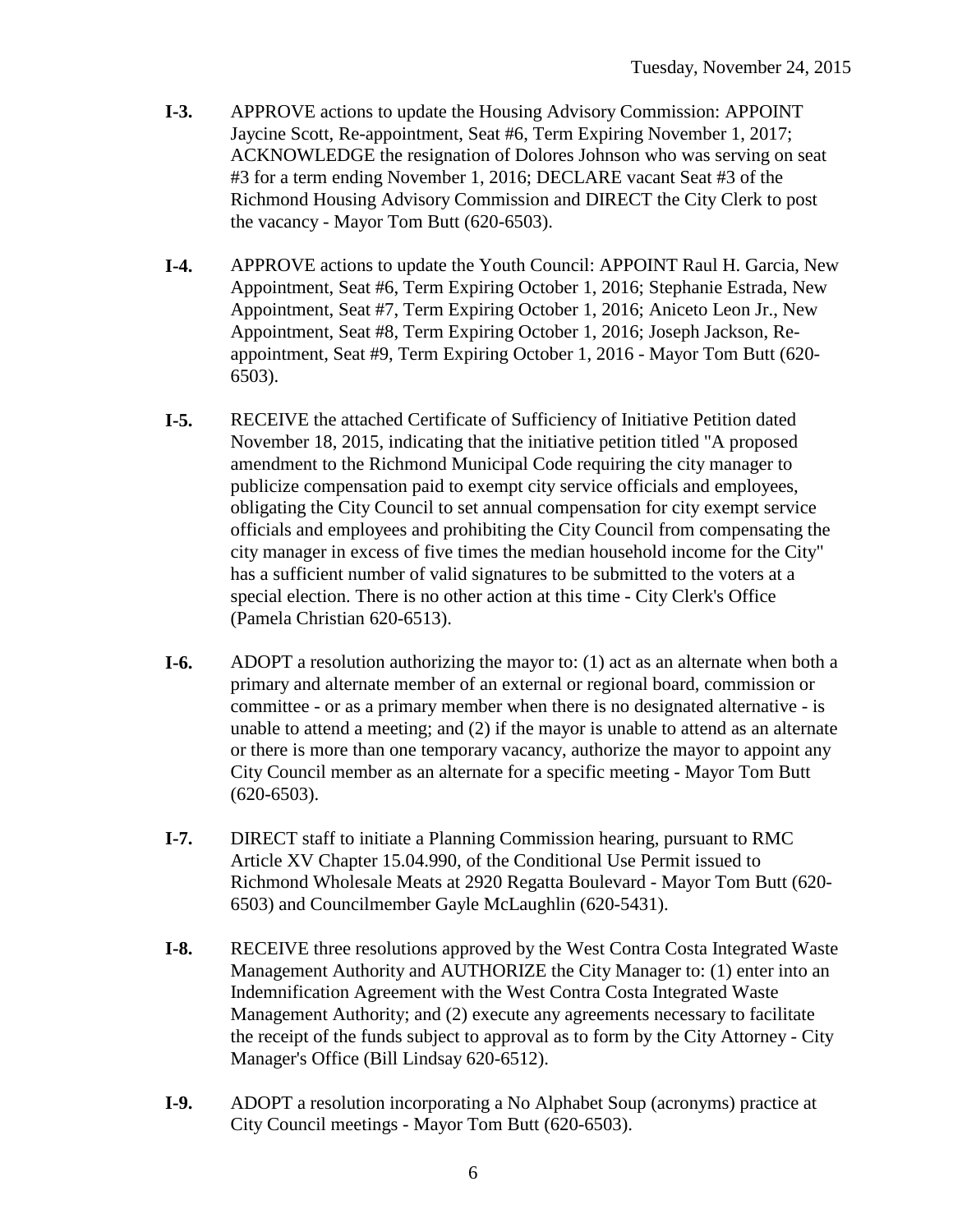**I-10.** RECEIVE the Health in All Policies (HiAP) Annual Report and INTRODUCE an ordinance (first reading) amending certain provisions of Richmond Municipal Code Chapter 9.15, Health in All Policies, relating to definitions and frequency of reporting - City Manager's Office (Bill Lindsay/Shasa Curl 620-6512). **This item was continued from the November 17, 2015, meeting.**

### **J. COUNCIL AS A WHOLE**

- **J-1.** RECEIVE a report regarding the impacts of the initiative to amend the Richmond General Plan 2030 to allow a 59 unit single family detached project on a site south of the intersection of Marina Way South and Hall Drive (the "Initiative") ordered by the City Council on September 22, 2015, pursuant to Election's Code 9212; and either (a) ADOPT the Initiative by ordinance, without alteration; OR (b) immediately order a special election pursuant to subdivision (a) of Section 1405 at which time the Initiative shall be submitted to the voters, most likely at the June 7, 2016, Presidential Primary election - City Clerk's Office (Pamela Christian 620-6513). **This item was continued from the November 17, 2015, meeting. FOR COUNCIL DELIBERATION AND DETERMINATION ONLY.**
- **J-2.** DIRECT staff to review current "best practices" to improve compatibility in transitional areas of zoning districts such that land use permit standards in commercial and industrial areas reflect current best regulatory standards while providing industrial uses with adequate opportunity and reasonable time to adapt to upgraded operating standards - Councilmember Gayle McLaughlin (620- 5431). **This item was continued from the November 17, 2015, meeting.**

### **K. STUDY SESSION/STUDY AND ACTION SESSION**

- **K-1.** RECEIVE a presentation on the Summer of Minecraft training provided to community youth during the month of July 2015, through a collaboration with Building Block for Kids (BBK), UC Berkeley, and Connected Camps - Information Technology (Sue Hartman 620-6874). **This item was continued from the September 29, 2015, meeting.**
- **K-2.** RECEIVE a presentation on the Community Wi-Fi Project, a collaborative effort among the City of Richmond, the West Contra Costa Unified School District (WCCUSD), Internet Archive, and Building Blocks for Kids (BBK), to provide free internet to the underserved communities of Richmond - Information Technology Department (Sue Hartman 620-6874). **This item was continued from the September 29, 2015, meeting.**